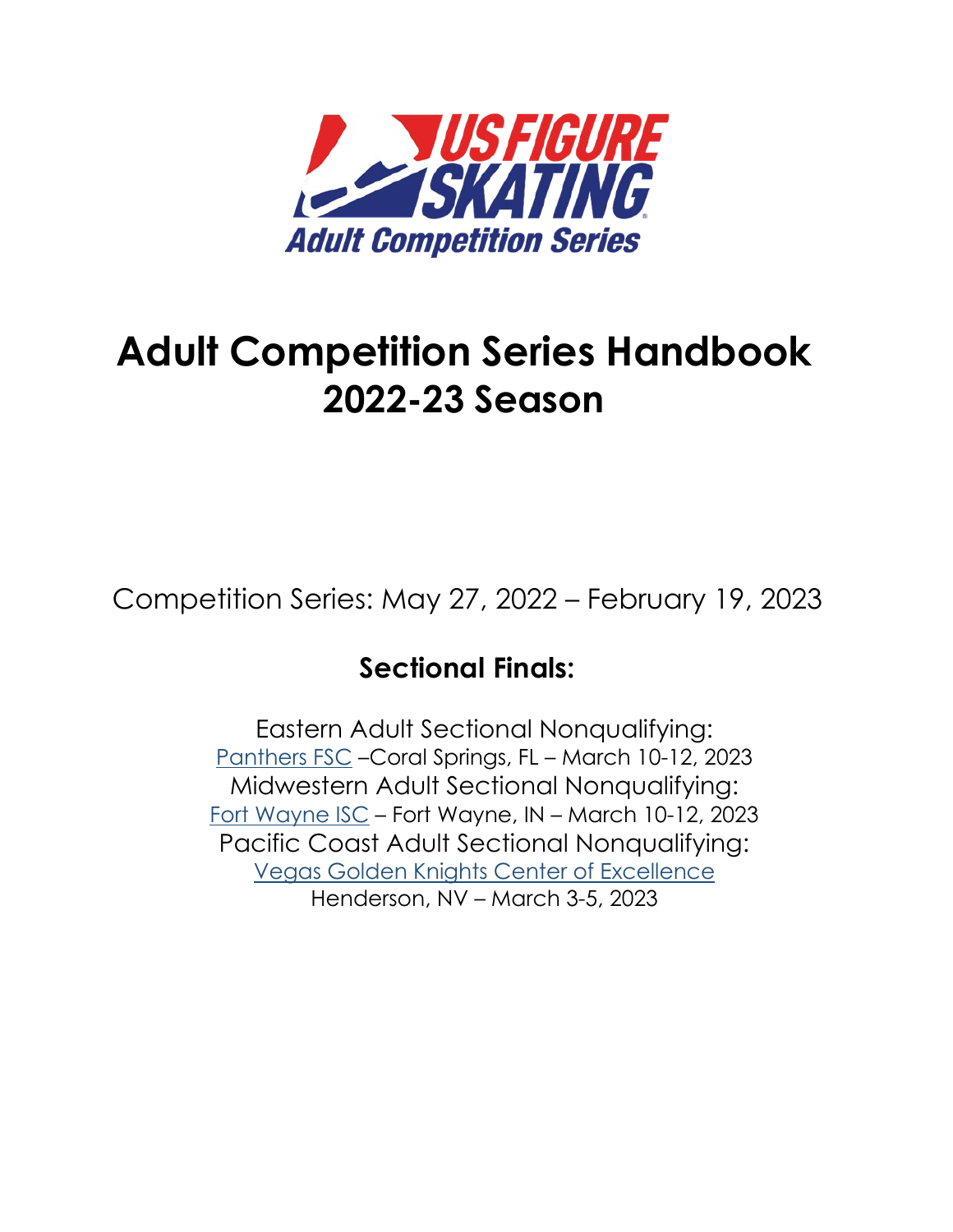Dear Skaters, Coaches and Officials,

On behalf of U.S. Figure Skating's Adult Skating Committee, we are pleased to announce the 2022-23 Eastern, Midwestern and Pacific Coast Adult Competition Series, our sixth season.

After the success of the 2021-22 ACS season, we are happy to not make any major changes to the series for the 2022-23 season. We are excited to announce an addition: Adaptive Skating free skate events will now be part of the series, and we are thrilled to welcome those new skaters to the ACS community.

This series is open to adult singles skaters within the Eastern, Midwestern and Pacific Coast sections, including members of Learn to Skate USA and U.S. Figure Skating. Skaters participating in the Adult Competition Series accumulate points based upon placement in the free skate event at local nonqualifying competitions and **SANCTIONED**  virtual competitions. These points will be used to determine the final series placements within each section. Adult Competition Series awards will be presented at the nonqualifying competition held in conjunction with each adult sectional championships.

The mission of this program is to provide a meaningful series of events to encourage skaters in the adult 1 through adult bronze levels, and all levels of Adaptive Skating, to enjoy a fun, yet competitive environment where they can experience the community of adult skating and continue to skate for the rest of their lives.

We look forward to seeing you on the ice!

Sincerely,

#### **Kerri Bottorff**

Vice Chair, Learn to Skate USA and Nonqualifying Adult Skating Committee U.S. Figure Skating [adultcompetitionseries@gmail.com](mailto:adultcompetitionseries@gmail.com)

#### **Cara Scudner**

Chair, Adult Skating Committee U.S. Figure Skating [carascudnerusfs@gmail.com](mailto:carascudnerusfs@gmail.com)

#### **Susi Wehrli McLaughlin**

Manager, Figure Skating Programs U.S. Figure Skating [swehrli@usfigureskating.org](mailto:swehrli@usfigureskating.org)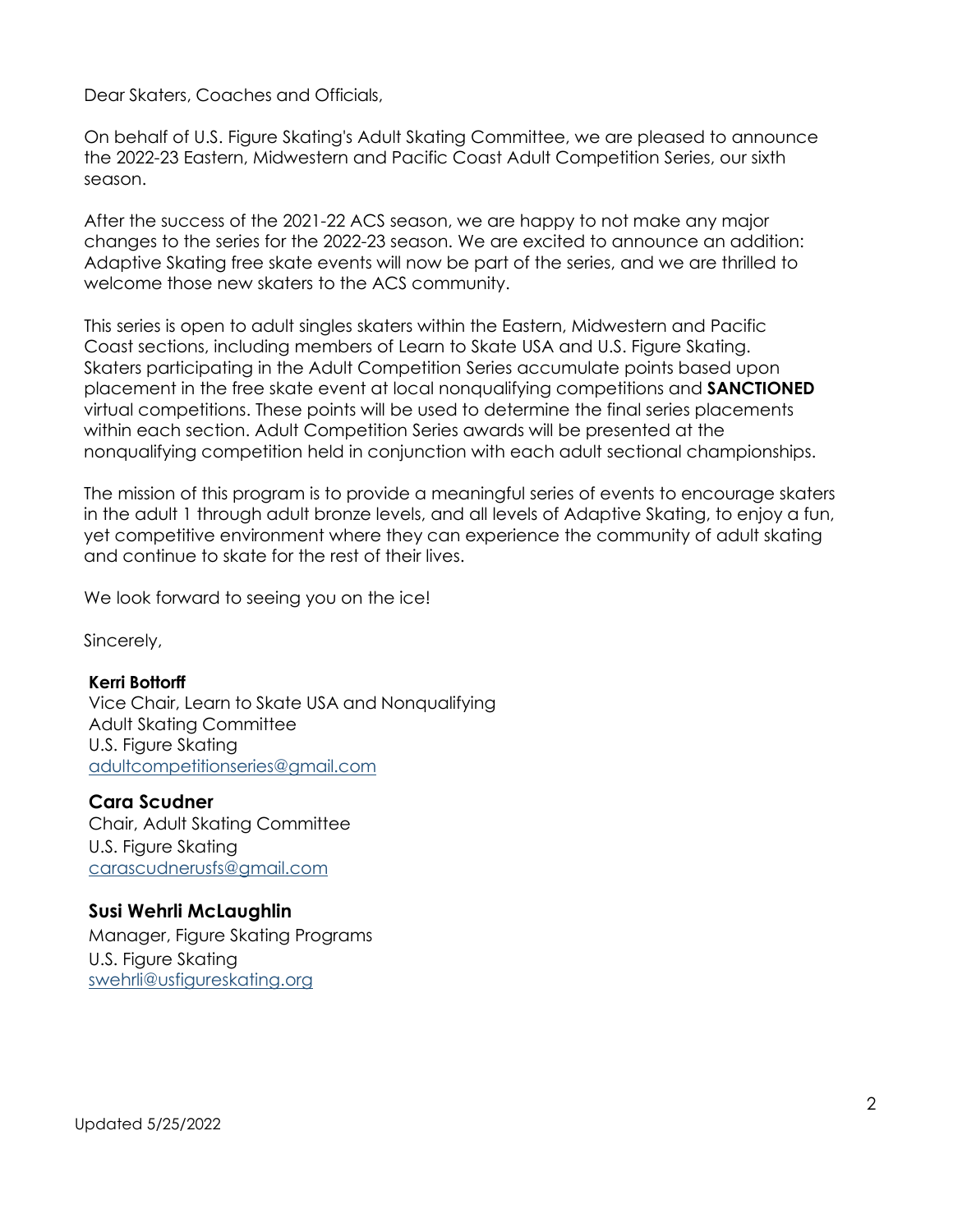## **Table of Contents**

| Nonqualifying Competition Held in Conjunction with the Adult Sectional Championships 10 |  |
|-----------------------------------------------------------------------------------------|--|
|                                                                                         |  |
|                                                                                         |  |
|                                                                                         |  |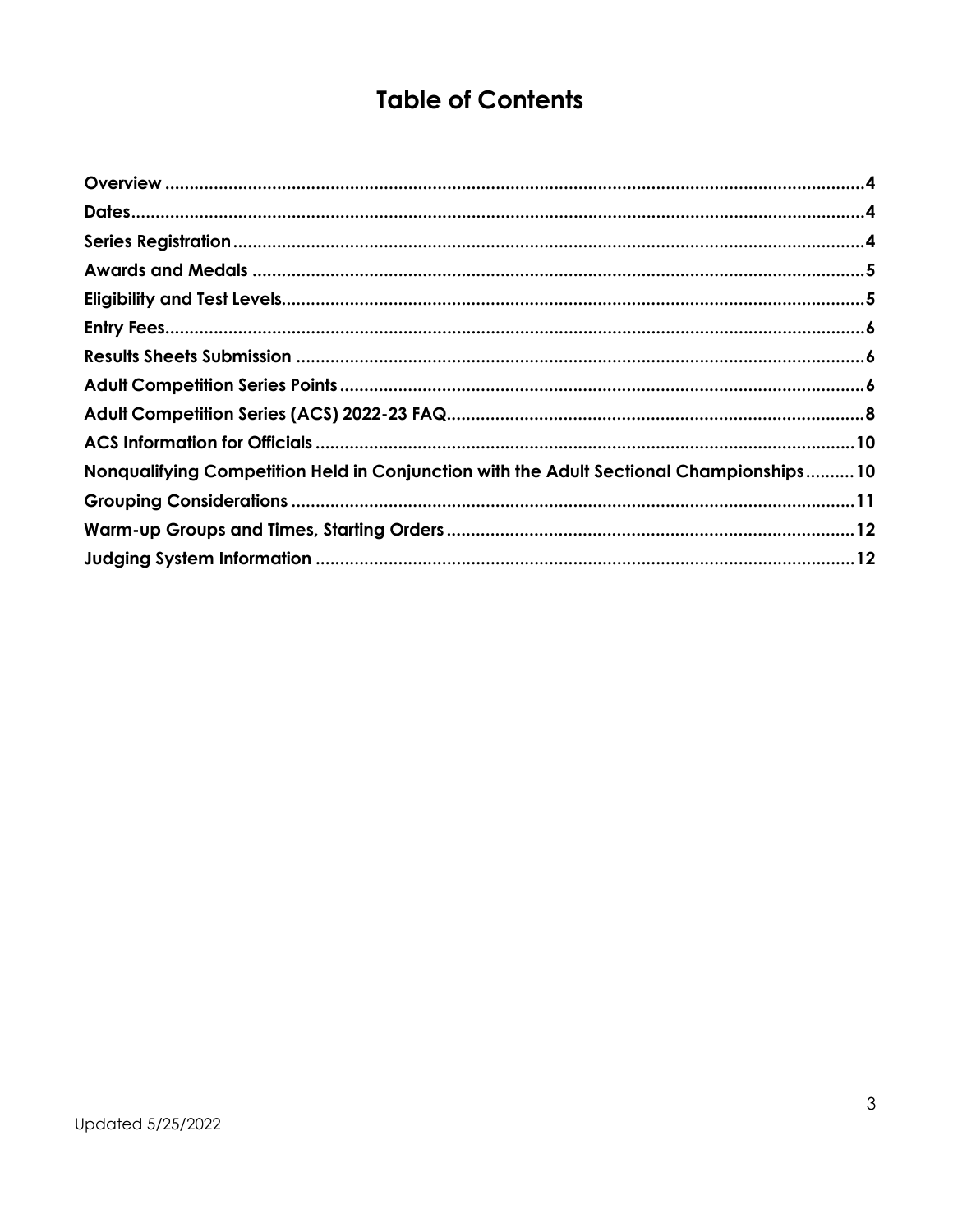## **General Information**

Welcome to the 2022-23 Adult Competition Series (ACS)!

Adult Competition Series events may take place at all U.S. Figure Skating sanctioned nonqualifying competitions, as per Rule 3060 in the current U.S. Figure Skating Rulebook, as long as these competitions offer adult 1 through adult bronze events. Adaptive Skating events are also eligible for ACS submission.

## <span id="page-3-0"></span>**Overview**

The 2022-23 season will consist of two main elements:

#### **1) Live or Virtual SANCTIONED Competitions:**

Skaters compete in a minimum of one nonqualifying competitions anywhere in the United States during the Series timeframe to accumulate points based on placement in the free skate event at each competition. Competitions may be either a live competition or a **SANCTIONED** virtual competition. Any competition held between May 27, 2022 and February 19, 2023 will count towards qualification. All program requirements can be found in the [Compete USA](https://www.usfigureskating.org/sites/default/files/media-files/2020-21%20Compete%20USA%20Manual.pdf)  [Handbook](https://www.usfigureskating.org/sites/default/files/media-files/2020-21%20Compete%20USA%20Manual.pdf) on the pages noted.

- Adult 1-6, page 14
- Adult Beginner and High Beginner, page 15
- Adult pre-bronze and bronze, page 15
- Adaptive Skating free skate events
	- Special Olympics Badge 1-12, page 25
	- Special Olympics 1-3 Free Skate, page 26
	- Special Olympics 4-6 Free Skate
	- Skate United: Adaptive 2-12, page 28

It is recommended that adult pre-bronze and below be judged using 6.0, but competitions may choose which judging system to use. Results will be accepted for either judging system, regardless of level. You can find an explanation of both judging systems [here.](https://www.usfigureskating.org/about/scoring-system)

Skaters will submit a photo, scanned copy, email attachment or screenshot of their final results sheet to the Adult Skating Committee after the conclusion of their competition.

#### **2) Adult Competition Series Final (March 2022)**

In order to qualify for ACS awards, skaters **MUST** compete in the nonqualifying competition held in conjunction with the adult sectional championship in their **home section** (see Eligibility and Test Levels or the FAQ for definition of home section).

## <span id="page-3-1"></span>**Dates**

2022-23 Adult Competition Series will run from May 27, 2022 to February 19, 2023. Adult Competition Series awards will be determined and presented at the nonqualifying competitions held in conjunction with the three adult sectional championships.

## <span id="page-3-2"></span>**Series Registration**

Skaters interested in participating in the 2022-23 Adult Competition Series may begin competing on May 27, 2022. Skaters who wish to participate in the ACS Final and awards will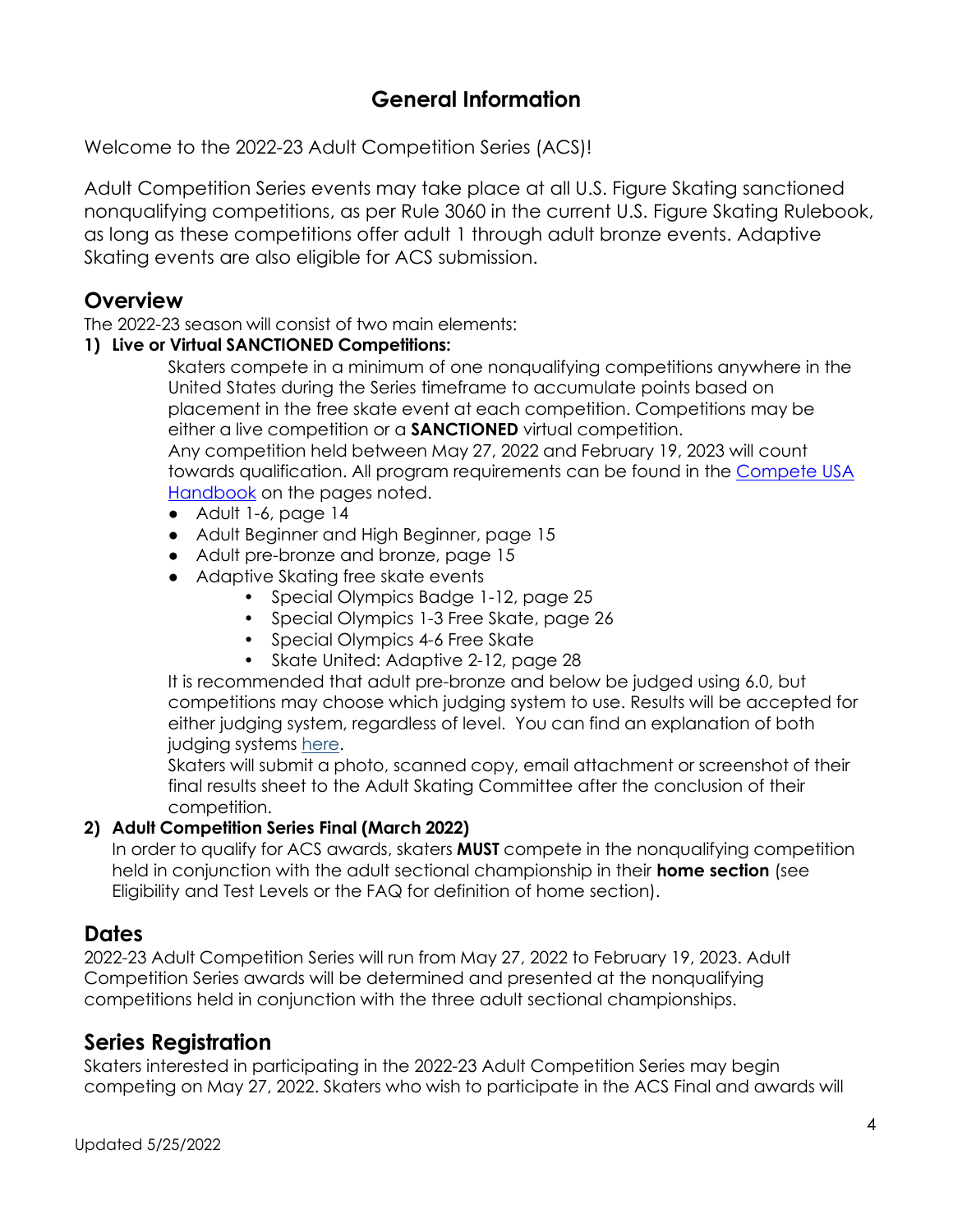need to register during the Adult Qualifying Season registration period: December 15, 2022 through February 1, 2023.

Registration for the ACS will take place on formsite; registration details will be widely publicized. A \$20.00 fee will be due at that time. Registration for the nonqualifying competition held in conjunction with adult sectionals will take place in EMS, which can be found by logging into [Members](https://www.usfsaonline.org/) Only. Applicable competition fees will be due when the skater registers. The series registration fee is nonrefundable.

*In order for skaters to submit results to earn standing and recognition, they must be registered with U.S. Figure Skating as an Adult Competition Series participant by February 1, 2023.* 

## <span id="page-4-0"></span>**Awards and Medals**

Trophies for the Series will be awarded to places first through fourth, and medals will be awarded for fifth and sixth places, at each nonqualifying competition held in conjunction with each adult sectional championships. These awards will be presented following the results from the free skate event and after the final placements have been calculated.

#### **U.S. Figure Skating Adult Lifetime Competitor Recognition Program**

Learn more [here.](https://usfigureskating.org/sites/default/files/media-files/Lifetime%20Competitor%20Recognition%20Program.pdf)

#### **Skate Forever Young Awards**

Learn more [here.](https://usfigureskating.org/sites/default/files/media-files/Skate%20Forever%20Young%20Program.pdf)

## <span id="page-4-1"></span>**Eligibility and Test Levels**

Athletes must be eligible members in good standing of U.S. Figure Skating or Learn to Skate USA (adult 1-6, adult beginner, adult high beginner and Adaptive Skating levels) and may be members of the figure skating club of their choice. All participants will be expected to abide by the Code of Ethics (GR 1.01) and the Code of Conduct (GR 1.02), as set forth in the current U.S. Figure Skating Rulebook.

All skaters must either compete at their test level or one level above their highest U.S. Figure Skating free skating or Learn to Skate USA test passed.

| <b>Level</b>        | <b>Requirement</b>                                           |
|---------------------|--------------------------------------------------------------|
| Adult 1             | Have completed or are currently taking adult 1 level in LTS  |
| Adult 2             | Have completed or are currently taking adult 2 level in LTS  |
| Adult 3             | Have completed or are currently taking adult 3 level in LTS  |
| Adult 4             | Have completed or are currently taking adult 4 level in LTS  |
| Adult 5             | Have completed or are currently taking adult 5 level in LTS  |
| Adult 6             | Have completed or are currently taking adult 6 level in LTS  |
| Adult Beginner      | Must not have passed higher than Learn to Skate free skate 1 |
| Adult High Beginner | Must not have passed any U.S. Figure Skating free skate test |
|                     | Passed adult pre-bronze or pre-preliminary free skate and no |
| Adult Pre-Bronze    | higher                                                       |
| Adult Bronze        | Passed adult bronze or preliminary free skate and no higher  |

A skater's home section is based upon either the location of the skater's home figure skating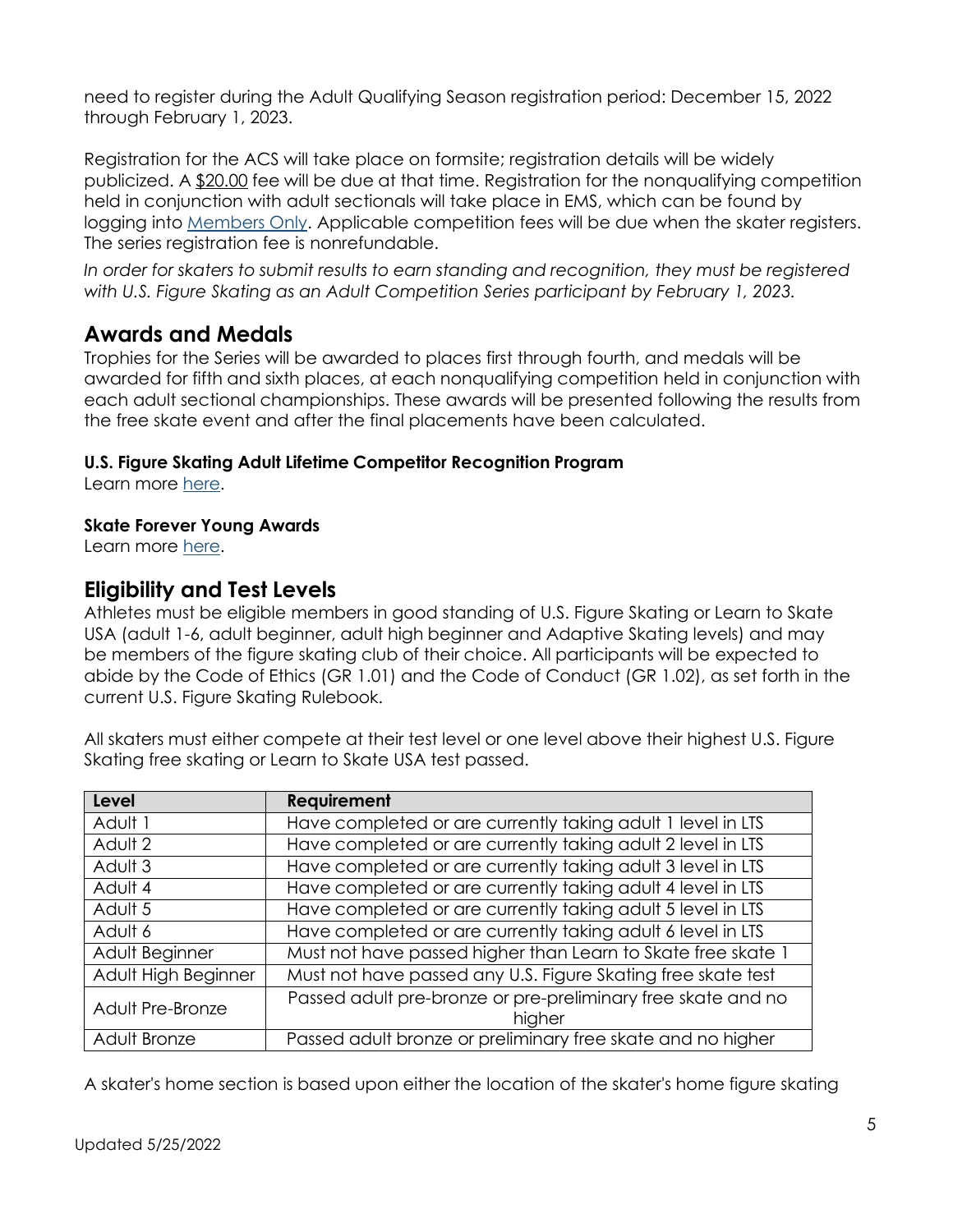club, the legal residence of the Individual Member or the physical address of the Learn to Skate USA program in which the skater is registered as of December 15, If you are unsure of your section, ask your club or [email us for help.](mailto:adultcompetitionseries@gmail.com)

Athletes must be 18 years of age or older as of May 27, 2022 to participate.

## <span id="page-5-0"></span>**Entry Fees**

All skaters must register for the individual competitions separately through the LOC hosting each individual event. Event entry fees will be set by the LOC hosting the individual competition and will be listed within their announcements. Skaters are responsible for registering directly with each competition in which they wish to compete.

## <span id="page-5-1"></span>**Results Sheets Submission**

For all competitions, a photo, scanned copy, email attachment or screenshot of the results sheet must be sent to [adultcompetitionseries@gmail.com.](mailto:adultcompetitionseries@gmail.com)

**All results submissions must be received no later than February 24, 2023.** Late submissions will **not** be accepted or counted towards final standings.

## <span id="page-5-2"></span>**Adult Competition Series Points**

Points are awarded to each skater based upon the skaters' placement in the event. Point totals from each section will be maintained by the Adult Skating Committee and posted on the Adult Skating Competition Series Page on the U.S. Figure Skating website.

Skaters may move up to a higher level during the series. Points follow a skater throughout the series, even if they change levels. Once a skater moves up a level, they may not compete at a lower level.

NOTE: Skaters may compete in, and submit results from, as many competitions as they choose during the season. Two competitions will be counted towards ACS points: the top pointsearning competition submitted from the season, and the ACS final (this is the nonqualifying competition held in conjunction with each adult sectional championships).

|                         | <b>Adult Competition Series Point Calculation Chart</b> |     |    |     |    |      |    |      |        |      |     |      |  |
|-------------------------|---------------------------------------------------------|-----|----|-----|----|------|----|------|--------|------|-----|------|--|
|                         | <b>Program/Free Skate Event</b>                         |     |    |     |    |      |    |      |        |      |     |      |  |
|                         | <b>Number of Skaters</b>                                |     |    |     |    |      |    |      |        |      |     |      |  |
| Place                   |                                                         | 2   | 13 | 4   | 5  | O    |    | 8    | ΙQ     | 10   | 11  | 12   |  |
|                         | 8                                                       | 8.5 | 9  | 9.5 | 10 | 10.5 |    | 11.5 | 12     | 12.5 | 13  | 13.5 |  |
| $\overline{\mathbf{2}}$ |                                                         | 7.5 | 8  | 8.5 | 19 | 9.5  | 10 | 10.5 | $\Box$ | 11.5 | 12  | 12.5 |  |
| 3                       |                                                         |     |    | 7.5 | 8  | 8.5  |    | 9.5  | 10     | 10.5 |     | 11.5 |  |
| 4                       |                                                         |     |    | 6.5 |    | 7.5  | 8  | 8.5  | 9      | 9.5  | l10 | 10.5 |  |
| 5                       |                                                         |     |    |     |    | 6.5  |    | 7.5  | 8      | 8.5  | 19  | 9.5  |  |
| 6                       |                                                         |     |    |     |    | 5.5  |    | 6.5  |        | 7.5  | l8  | 8.5  |  |
| 7                       |                                                         |     |    |     |    |      |    | 5.5  | Ю      | 6.5  |     | 7.5  |  |
| 8                       |                                                         |     |    |     |    |      |    | 4.5  | 5      | 5.5  | 16  | 6.5  |  |
| 9                       |                                                         |     |    |     |    |      |    |      | 4      | 4.5  | 15  | 5.5  |  |
| 10                      |                                                         |     |    |     |    |      |    |      |        | 3.5  |     | 4.5  |  |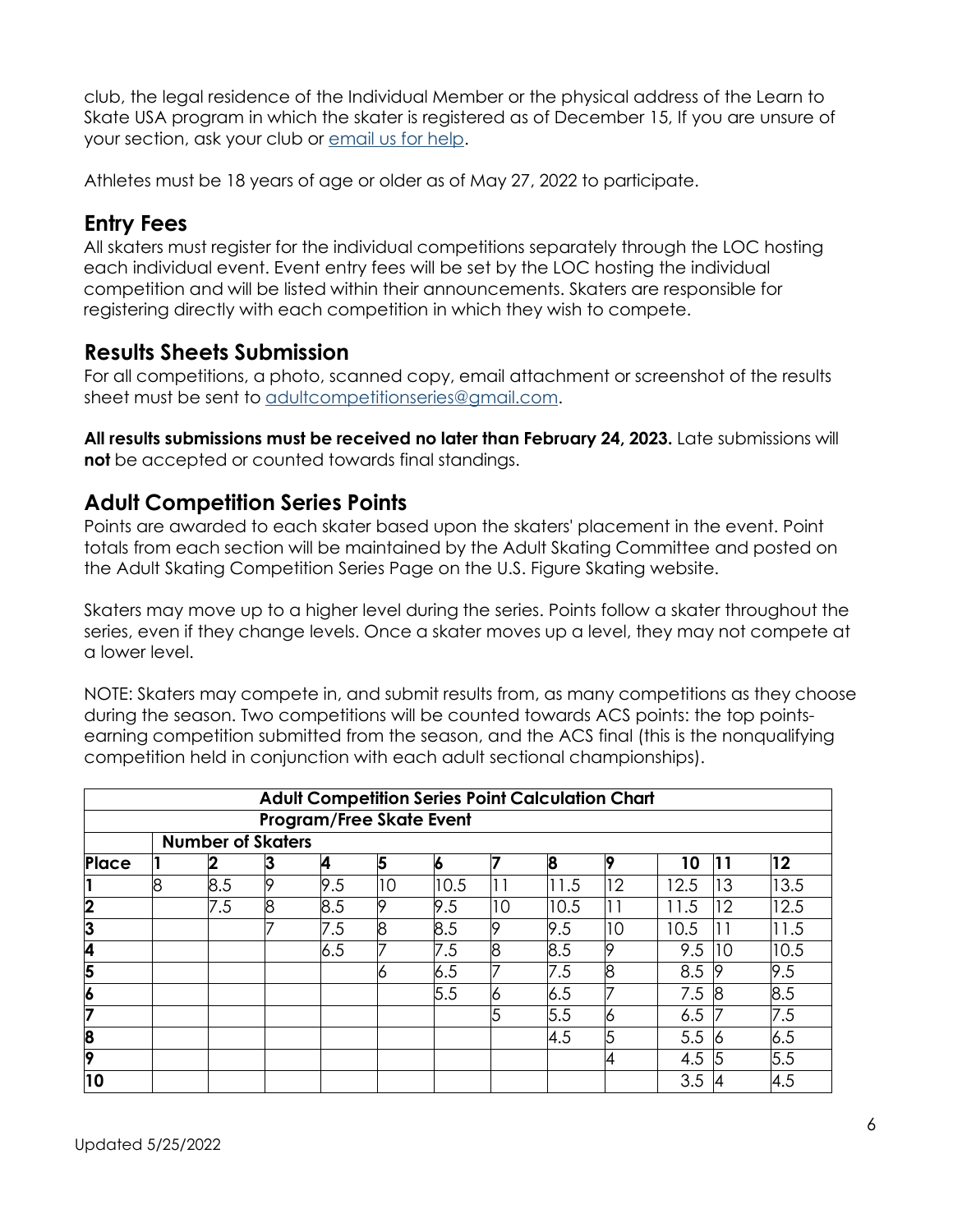- Move Up Points
	- o A skater will earn three points towards their overall standings each time they enter a level that is higher than the level competed at the previous competition. In order to keep the extra points, the skater must compete in that level or higher in all subsequent competitions. Move up points may be awarded a maximum of two (2) times per season. In order to remain eligible for the ACS, skaters may not move up into a level that is not included in the ACS (example: adult silver).
- Ties
	- o Ties will not be broken at regular season competitions. In the case of a tie, skaters will share the available points.
	- o In the case of a tie in the final series standings, the ties will be broken based on the skaters placements at the nonqualifying competition held in conjunction with the adult sectional championships.
- Withdrawals
	- o Points will only be awarded to athletes who complete the competition. The number of athletes–and therefore points awarded in an event–will be based upon the number of skaters listed on the start orders posted prior to the start of the competition.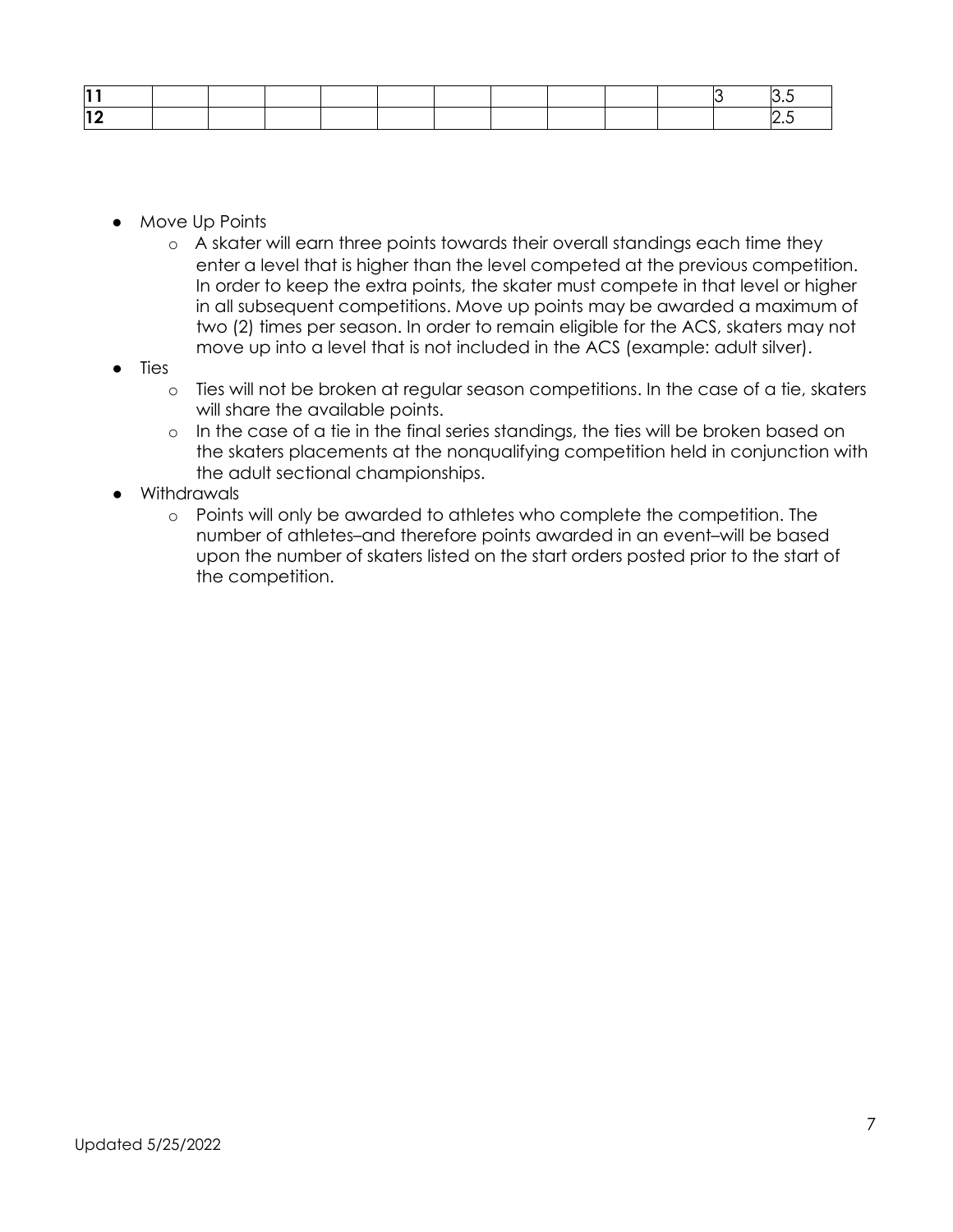## **Adult Competition Series (ACS) 2022-23 FAQ**

#### <span id="page-7-0"></span>**When can I register for the Series?**

Registration for the ACS will be held from December 15, 2022 through February 1, 2023. You may compete in any competition held between May 27, 2022 and February 19, 2023, even if you are not yet registered for the ACS, to earn points towards the series final.

#### **Can I compete and earn points even though I'm not registered?**

Yes. Because registration opens after the series begins, any points earned beginning May 27, 2022 will be counted towards your total as long as you submit the results.

#### **Does registration for a competition automatically register me for the series?**

No, you must register separately for the ACS Series.

#### **Do I have to compete in live competitions? What about virtual events?**

Skaters may choose to compete at any SANCTIONED nonqualifying competition, either live or virtual. We strongly recommend confirming with a virtual competition that it is fully sanctioned.

#### **If the competition(s) I entered are cancelled, can I receive a refund for the Series?**

Unfortunately, we will not be able to offer refunds for the Series.

#### **Will there be a separate registration fee for sectionals?**

Yes, competition and sectionals fees are separate from the \$20.00 ACS fee.

#### **Can I change levels during the Series?**

Yes, you may move up at any point in the Series. However, you may NOT move up into a level that is NOT included in the Adult Competition Series and still qualify for Series awards.

#### **Who is eligible to earn ACS awards at the nonqualifying competition held in conjunction with the adult sectional championships?**

All skaters who register for the ACS who compete in at least one event between May 27, 2022 and February 19, 2023, compete at the adult sectional championships in their home section and submit their results by the deadline will be eligible.

#### **Do I have to compete in an event designated as a series competition?**

No. For the 2022-23 season, skaters may compete and submit a results sheet from any U.S. Figure Skating sanctioned competition which takes place between May 27, 2022 and February 19, 2023.

#### **Can I submit results from a virtual competition?**

Skaters may submit results from SANCTIONED virtual competitions. We strongly recommend confirming with a virtual competition that it is fully sanctioned.

#### **Can I choose which adult sectional championships I want to attend?**

You must compete at the adult sectional championships in your home section.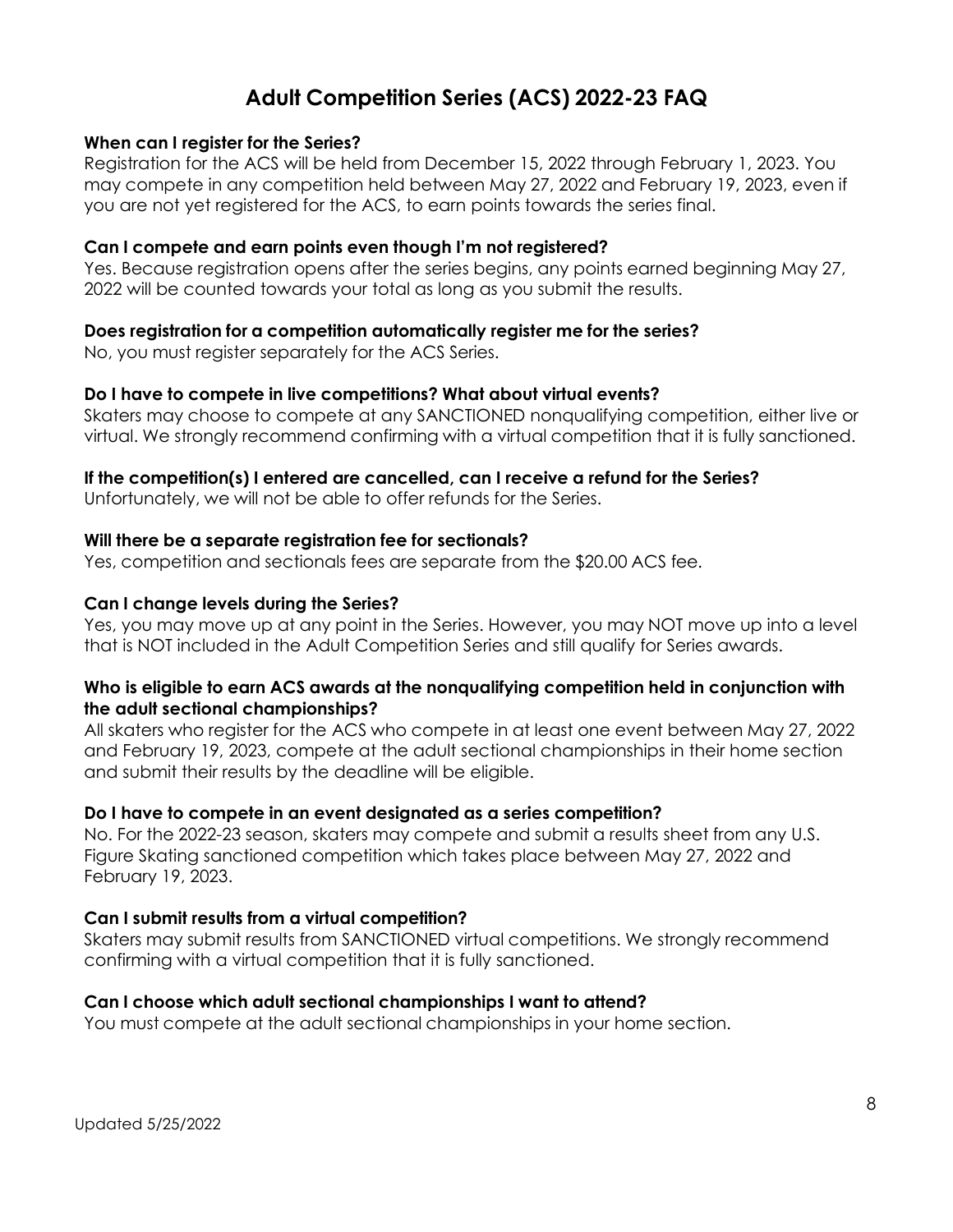#### **What is my home section?**

A skater's home section is based upon either the location of the skater's home figure skating club, the legal residence of the Individual Member or the physical address of the Learn to Skate USA program in which the skater is registered. If you are unsure of your section, ask your club or [email us for help.](mailto:adultcompetitionseries@gmail.com)

#### **One of the other adult sectional championships is closer to my home. Can I change sections?**

If you are changing sections, you must do so before December 15.

#### **When will more information be available about the sectional championships?**

Information about sectional championships may be found here:

- Eastern Adult Sectional [Championships](https://crossroadsfsc.org/)
- Midwestern Adult Sectional [Championships](https://www.eifsc.org/index.html)
- Pacific Adult Sectional [Championships](https://lilacskate.com/)

#### **How many athletes will qualify for the adult sectional championships?**

There is no limit to the number of athletes that can qualify.

#### **How do I submit my results sheet?**

For all competitions, a photo, scanned copy, email attachment or screenshot of the results sheet must be sent to [adultcompetitionseries@gmail.com.](mailto:adultcompetitionseries@gmail.com) All submissions must be received by February 24, 2023. **NO** late submissions will be accepted.

#### **When will standings be posted?**

Results and standings will be posted on January 3, 2023, and then every two weeks. Final results prior to sectionals will be posted on February 26.

If you have any additional questions, please email [adultcompetitionseries@gmail.com.](mailto:adultcompetitionseries@gmail.com)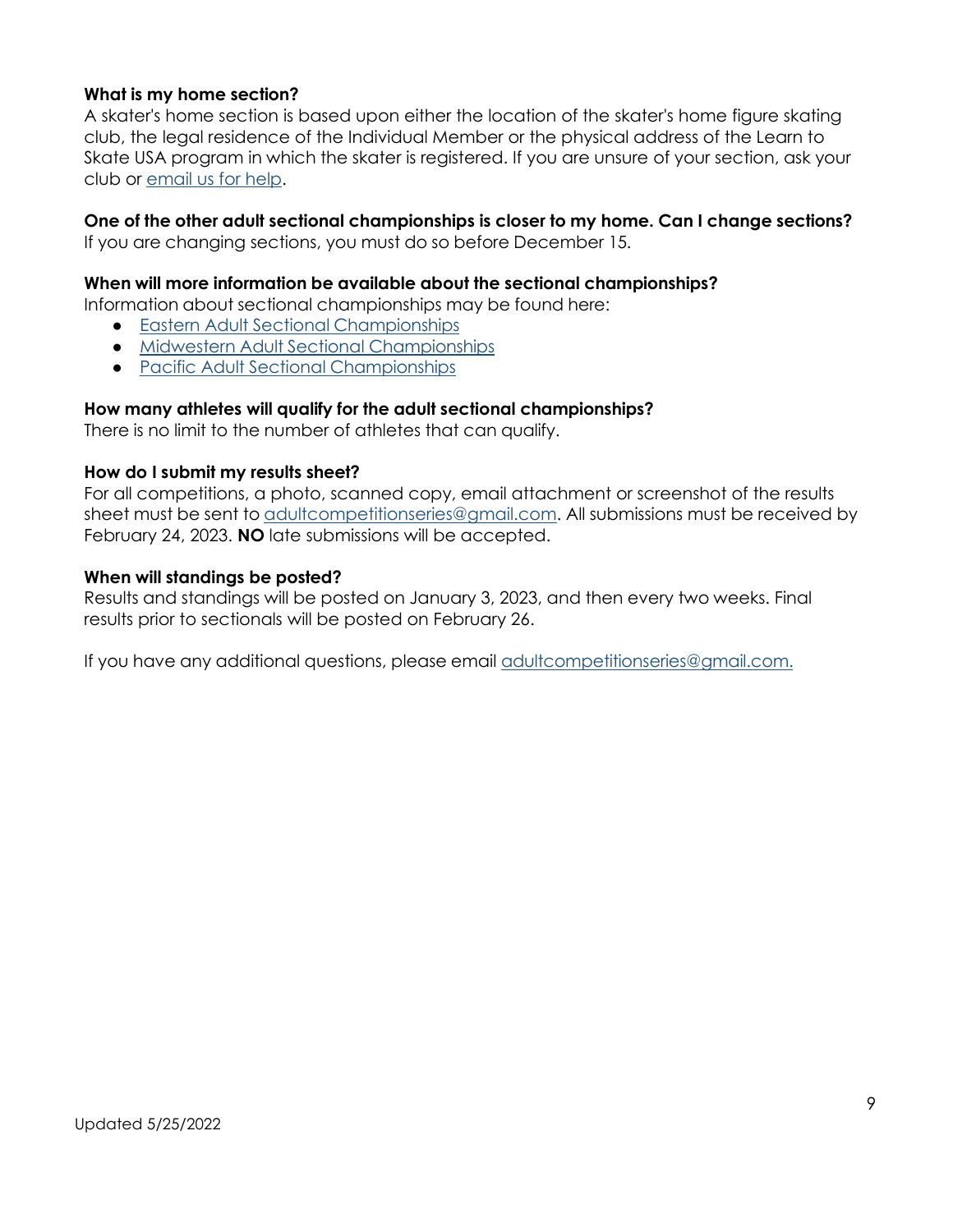## **ACS Information for Officials**

#### <span id="page-9-0"></span>**General Information**

The 2022-23 season consists of two main elements:

1) Live or Virtual Sanctioned Competitions:

Skaters competed at nonqualifying competitions throughout the United States during the Series timeframe and earned points based on placement in the free skate event at each competition. Skaters submitted a photo, scanned copy, email attachment or screenshot of their final results sheet to the Adult Skating Committee after the conclusion of their competitions.

2) Adult Competition Series Final (March 2023)

In order to qualify for ACS awards, skaters **MUST** compete in the nonqualifying competition held in conjunction with the adult sectional championship in their **home section.**

The 2022-23 Adult Competition Series standings can be found [here,](https://docs.google.com/spreadsheets/d/16Fseo3bH2Eyd4Kt2jt60Rjq4GeJhv_me20pmgx6wmLM/edit?usp=sharing) and it can be updated in real-time.

#### <span id="page-9-1"></span>**Important for the Nonqualifying Competition Held in Conjunction with the Adult Sectional Championships**

The Vice Chair of Learn to Skate USA and Nonqualifying will monitor live results from all three sectional championships during the weekend and update the standings documents as results are posted online. The final series winners in each section will be communicated to the LOC as soon as possible after results are posted so awards ceremonies can be held.

Chief Accountants at each sectional championships are welcome to email results from the following results to [adultcompetitionseries@gmail.com](mailto:adultcompetitionseries@gmail.com) for all of the following events:

- Adult 1 through Adult 6
- Adult beginner and high beginner
- Adult pre-bronze and adult bronze
- Adaptive Skating free skate events

Be sure to include:

- From Hal2
	- Competition Survey Report or Internet Data Component Standings .HTM file
- From IJS Companion
	- Results Summary from IJS Companion
	- A results sheet providing the final placements of the skaters signed by the event

referee and the event accountant if not using one of the two systems above Additional Information

- Trophies/medals for the series will be presented at the competition, so if emailing results, please do so after **each** free skate event to the Adult Skating Committee for calculation
- The Adult Skating Committee will email the appropriate Chief Accountant and the LOC chair for each section with the final results for the Series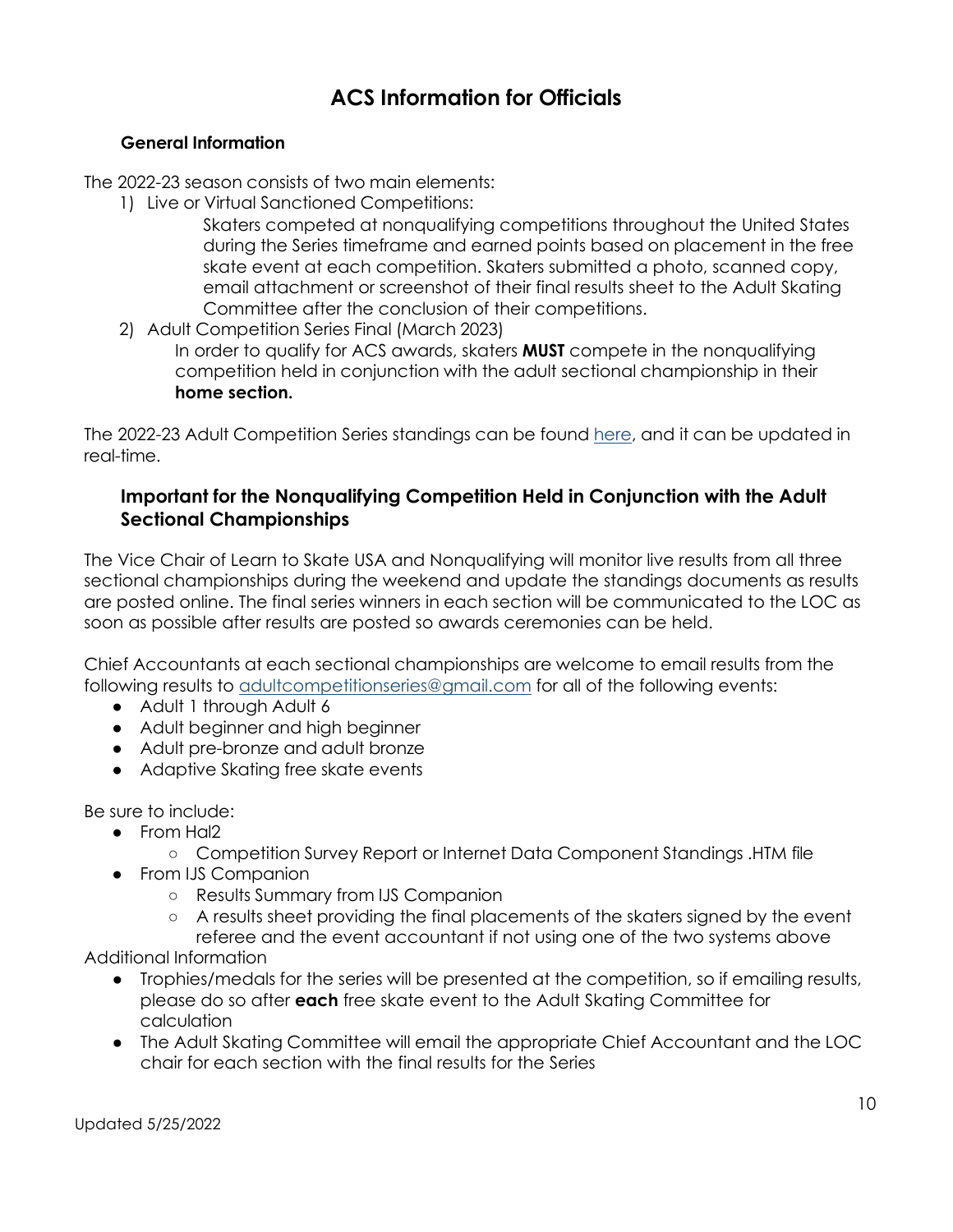● Remind the LOC chair and Chief Referee that the awards ceremony should be approximately 2 hours after the end of the last series event

The final series standings will be emailed to the LOC chair and the Chief Accountant of the competition as quickly as possible for use in the awards ceremony

Each Local Organizing Committee will receive the Adult Competition Series awards from headquarters along with any sectional championship awards – there is no additional financial investment required from the LOC for the awards. Please make this a special occasion for these skaters as we want to encourage them to come back and participate next year as well as to keep them skating for the rest of their lives!

Award Presentations: Adult Competition Series awards will be presented at the nonqualifying competitions held in conjunction with the adult sectional championships. For these competitions, please allow at least 2 hours between the end of the final free skate event for adult 1 through adult bronze to schedule the awards ceremony for the Adult Competition Series medalists.

### <span id="page-10-0"></span>**Grouping Considerations**

To give athletes the best chance to achieve Adult Competition Series points, please adhere to the following grouping guidelines for all Adult 1 through adult bronze free skate events at the nonqualifying competitions held in conjunction with the Adult Sectional Championships:

- For adult 1 through 6, adult beginner, and adult high beginner the maximum group size is 6 skaters
- For adult pre-bronze and adult bronze, the maximum group size is 12 skaters
- Groups of more than the max number of skaters in a level must be split into multiple groups even if some of the skaters in the event are not participating in the series.
- Groups of fewer than the max number of skaters in a level may be split at the discretion of the chief referee who should take into account the adult age classes listed below and combine age classes in such a way to provide the competitors with the opportunity to achieve the highest number of points.
	- o Young Adult: 18 20 years
	- $\circ$  Class I: 21 35 years
	- $\circ$  Class II: 36 45 years
	- $\circ$  Class III: 46 55 years
	- $\circ$  Class IV: 56 65 years
	- o Class V: 66 years and over
- For events divided into groups, no final rounds will be skated
- Always combine genders in the Adult 1 through adult high beginner events.
- In the adult pre-bronze and adult bronze events, a single male competitor in a level may choose to be combined with the female competitors to allow for higher point possibilities (reference Rules 3013 and 3055).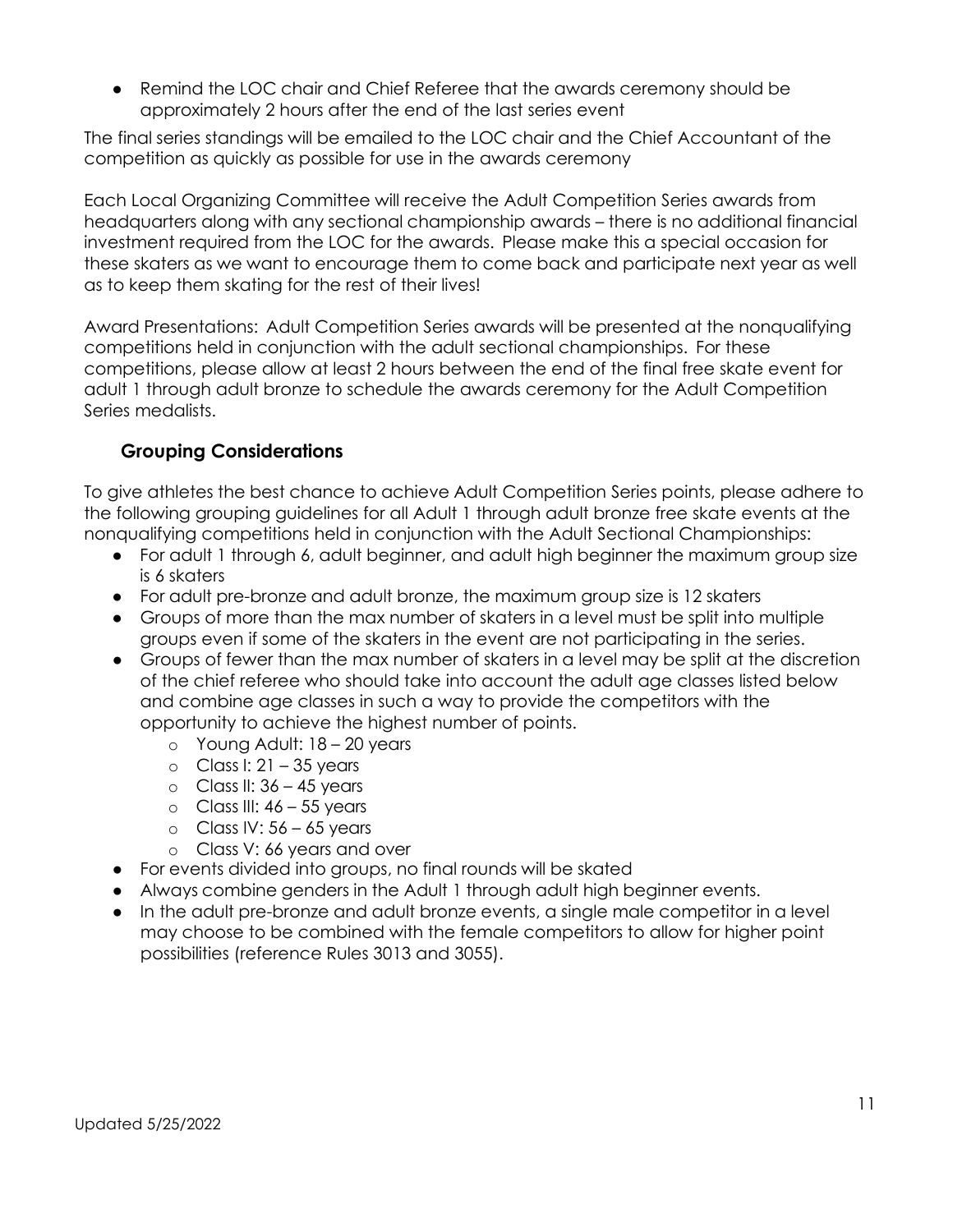| <b>Adult Competition Series Point Calculation Chart</b> |                          |              |                |     |    |                  |    |      |    |      |    |      |  |
|---------------------------------------------------------|--------------------------|--------------|----------------|-----|----|------------------|----|------|----|------|----|------|--|
| <b>Program/Free Skate Event</b>                         |                          |              |                |     |    |                  |    |      |    |      |    |      |  |
|                                                         | <b>Number of Skaters</b> |              |                |     |    |                  |    |      |    |      |    |      |  |
| Place                                                   |                          | $\mathbf{2}$ | $\mathbf{3}$   | 4   | 5  | $\boldsymbol{6}$ | 7  | 8    | 9  | 10   | 11 | 12   |  |
|                                                         | 8                        | 8.5          | 9              | 9.5 | 10 | 10.5             | 11 | 1.5  | 12 | 12.5 | 13 | 13.5 |  |
| $\overline{2}$                                          |                          | 7.5          | 8              | 8.5 | 9  | 9.5              | 10 | 10.5 | 11 | 11.5 | 12 | 12.5 |  |
| 3                                                       |                          |              | $\overline{7}$ | 7.5 | 8  | 8.5              | 9  | 9.5  | 10 | 10.5 | 11 | 11.5 |  |
| 4                                                       |                          |              |                | 6.5 | 7  | 7.5              | 8  | 8.5  | 9  | 9.5  | 10 | 10.5 |  |
| 5                                                       |                          |              |                |     | 6  | 6.5              | 7  | 7.5  | 8  | 8.5  | 9  | 9.5  |  |
| 6                                                       |                          |              |                |     |    | 5.5              | 6  | 6.5  | 7  | 7.5  | 8  | 8.5  |  |
| 7                                                       |                          |              |                |     |    |                  | 5  | 5.5  | 6  | 6.5  | 7  | 7.5  |  |
| 8                                                       |                          |              |                |     |    |                  |    | 4.5  | 5  | 5.5  | 6  | 6.5  |  |
| 9                                                       |                          |              |                |     |    |                  |    |      | 4  | 4.5  | 5  | 5.5  |  |
| 10                                                      |                          |              |                |     |    |                  |    |      |    | 3.5  | 4  | 4.5  |  |
| 11                                                      |                          |              |                |     |    |                  |    |      |    |      | 3  | 3.5  |  |
| 12                                                      |                          |              |                |     |    |                  |    |      |    |      |    | 2.5  |  |

We are aware of the many constrictions on Chief Referees. When possible, please schedule at least five judges per panel.

#### **Important Information About Withdrawals**

● The number of athletes, and therefore points awarded in an event will be based upon the number of skaters listed on the start orders posted prior to the start of the competition.

## <span id="page-11-0"></span>**Warm-up Groups and Times, Starting Orders**

In order to standardize events so that the skaters know what to expect from one competition to the next, please use the following

- Warm-up groups should be no more than 6 skaters
- Warm-up times as follows:
	- o Adult 1-6: 4 minutes
	- o Adult beginner adult bronze: 5 minutes

<span id="page-11-1"></span>Starting Orders are random draws – no separate draws are necessary.

#### **Judging System Information**

The 6.0 judging system will be used for the adult 1-6, adult beginner, adult high beginner, and adult pre-bronze free skate events at the participating 2022-23 Adult Series Competition. For the adult bronze free skate events, either 6.0 or IJS may be used at the discretion of the LOC.

Free skate events consist of a choreographed program that contains required (adult 1-6) or standardized requirements (adult beginner to adult bronze). Program requirements can be found using the following links.

- [Adult 1-6](https://fs12.formsite.com/USFSAIT/images/Adult_1-6_Free_Skate.pdf)
- Adult beginner [and adult](https://fs12.formsite.com/USFSAIT/images/Adult_Beginner_High_Beginner_FS.pdf) high beginner